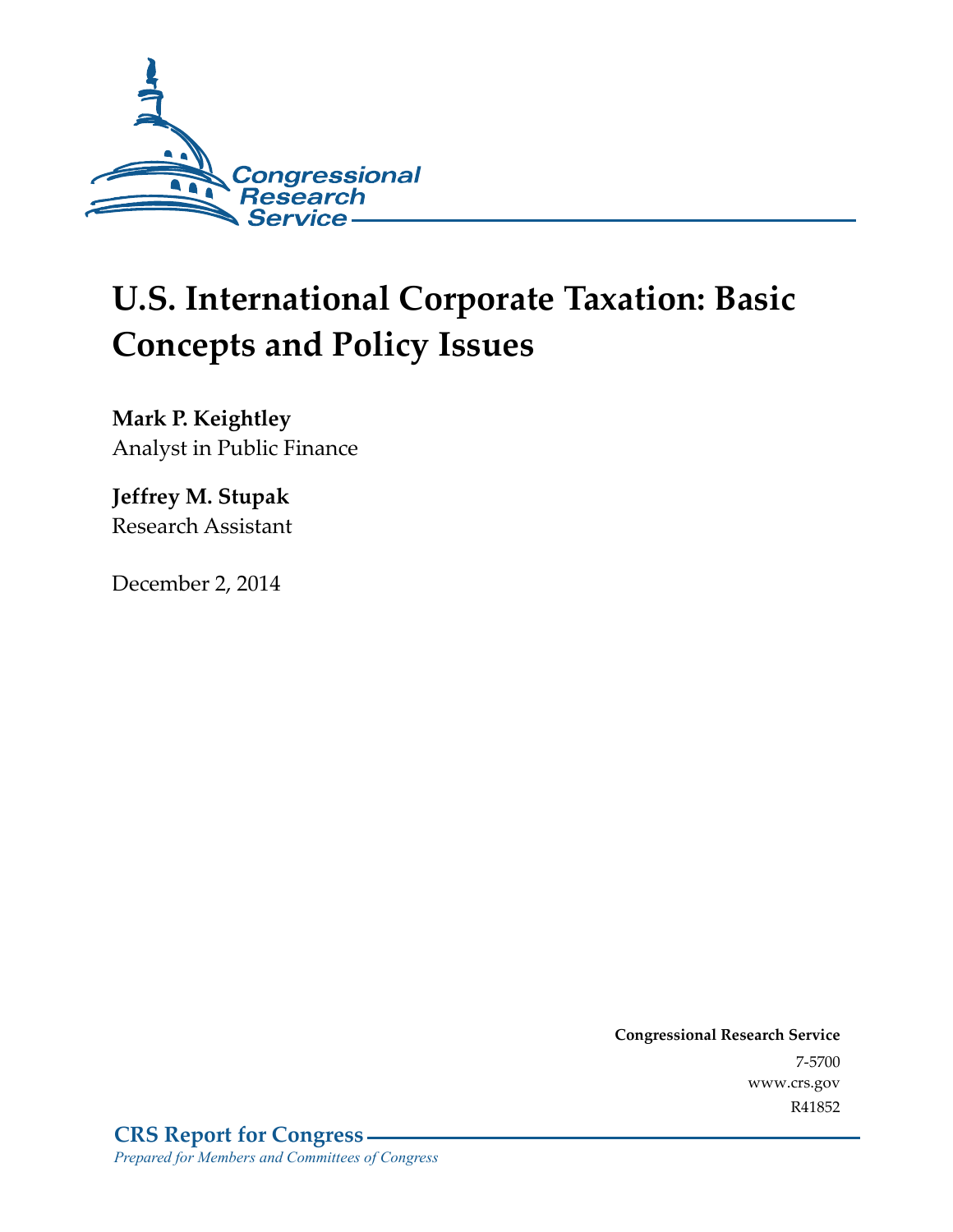# Contents

#### Contacts

|--|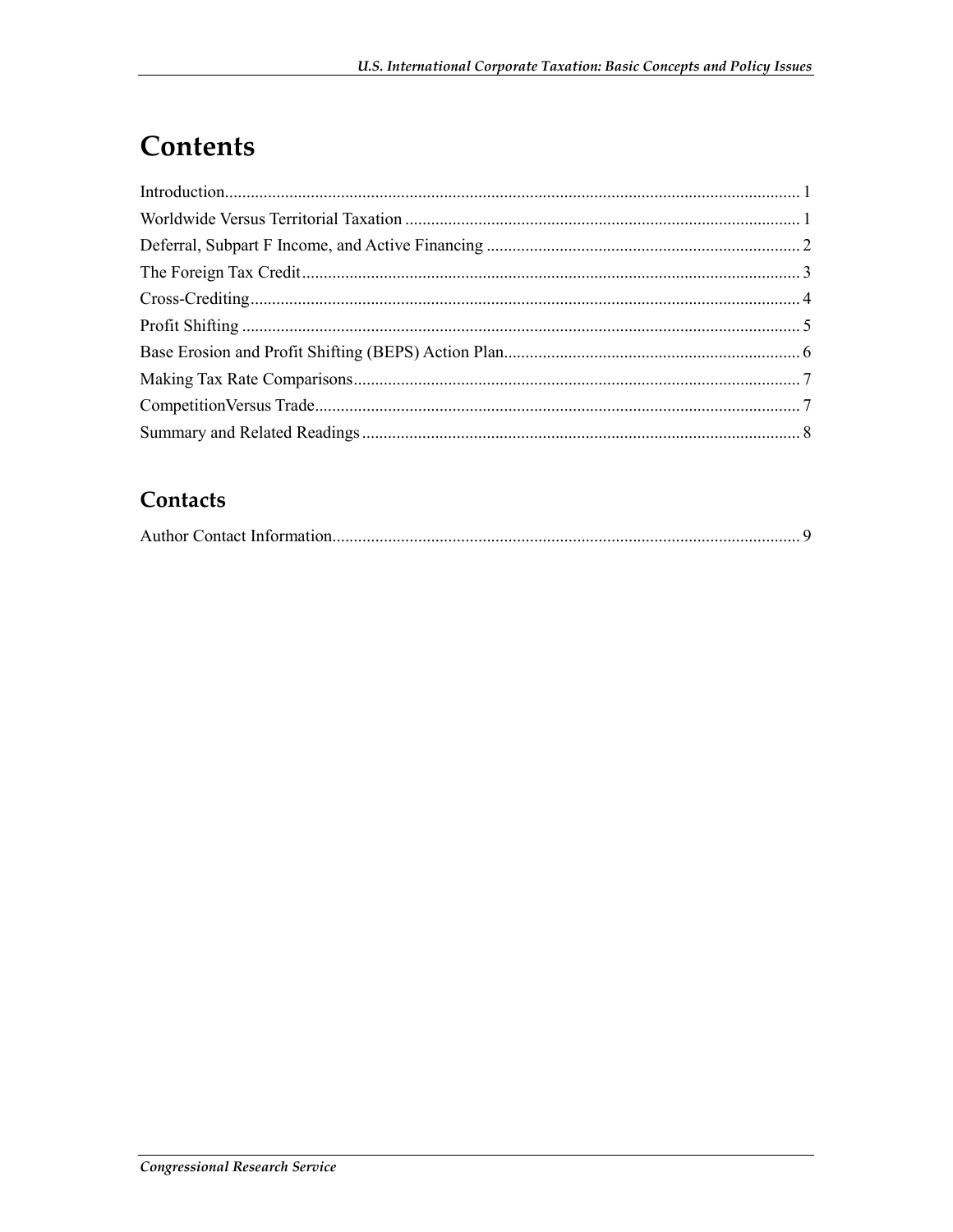# **Introduction**

Recent deficit reduction and tax reform plans have included broad proposals to reform the U.S. international corporate tax system. These proposals have raised concerns over how changing the way American multi-national corporations are taxed could impact the deficit and debt, domestic job markets, competitiveness, and the use of corporate tax havens, among other things. An informed debate about how to reform the system governing the taxation of U.S. multi-national corporations requires careful consideration of these issues, as well as a basic understanding of several features of the current system.

This report provides a general introduction to the basic concepts and issues relevant to the U.S. international corporate tax system. The explanations provided in this report emphasize the underlying concepts of the international tax system and are intended to be as simplified as possible. There are of course important and complex technical details that would need to be considered carefully if reform of the current system were to be implemented effectively and efficiently. These important technical details, however, are beyond the scope of this report. Where appropriate, references to other CRS products are provided within the report. A list of related CRS products and other suggested readings on international corporate taxation may also be found at the end of the report.

#### **Worldwide Versus Territorial Taxation**

The United States taxes American corporations on their worldwide income.<sup>1</sup> This approach to taxation is referred to as a worldwide (or resident-based) tax system. Examples of other countries that take this general approach include Chile, Ireland, Mexico, and South Korea. The most commonly used alternative to the worldwide tax system is known as a territorial (or source-based) system. If the U.S. were to employ a territorial tax system, it would tax American corporations only on the income they earned within the physical borders of the United States. Countries that have adopted a territorial type system include Australia, Austria, Belgium, Canada, the Czech Republic, Denmark, Finland, France, Germany, Greece, Italy, Japan, the Netherlands, Norway, Portugal, Spain, Sweden, Switzerland, Turkey, and the United Kingdom, among others.<sup>2</sup>

In reality, no country has either a pure worldwide or a pure territorial tax system. In a pure worldwide tax system a country would allow domestic corporations to claim a full credit for foreign taxes paid, although no country allows this. In a pure territorial tax system a country would completely forgo taxing any of the income earned abroad by domestically based

<sup>&</sup>lt;sup>1</sup> The concepts discussed are described and analyzed in greater detail in CRS Report RL34115, *Reform of U.S. International Taxation: Alternatives*, by Jane G. Gravelle.

<sup>2</sup> Categorization of worldwide versus territorial type system was based on Ernst & Young*, Briefing: Corporate income tax (CIT) rates*, 2014, http://www.ey.com/GL/en/Services/Tax/Tax-policy-and-controversy/TPC-Briefing—Corporateincome-tax—CIT—rates, and Pricewaterhouse Coopers, *Evolution of Territorial Tax Systems in the OECD*, April 2, 2013, p. 3, http://www.techceocouncil.org/clientuploads/reports/Report%20on%20Territorial%20Tax%20Systems\_ 20130402b.pdf. There are some discrepancies between these two sources. For example, Poland is categorized by PWC as having a territorial system, but as having a worldwide system by  $E\&Y$ . The converse is true for Israel. Aside from Ireland, which was only categorized by PWC, only those countries that were consistently categorized across both sources were included here. Also see U.S. Congress, Joint Committee on Taxation, *Background And Selected Issues Related To The U.S. International Tax System And Systems That Exempt Foreign Business Income,* 112<sup>th</sup> Cong., 1<sup>st</sup> sess., May 20, 2011, JCX-33-11 for more detail on other country's territorial based systems.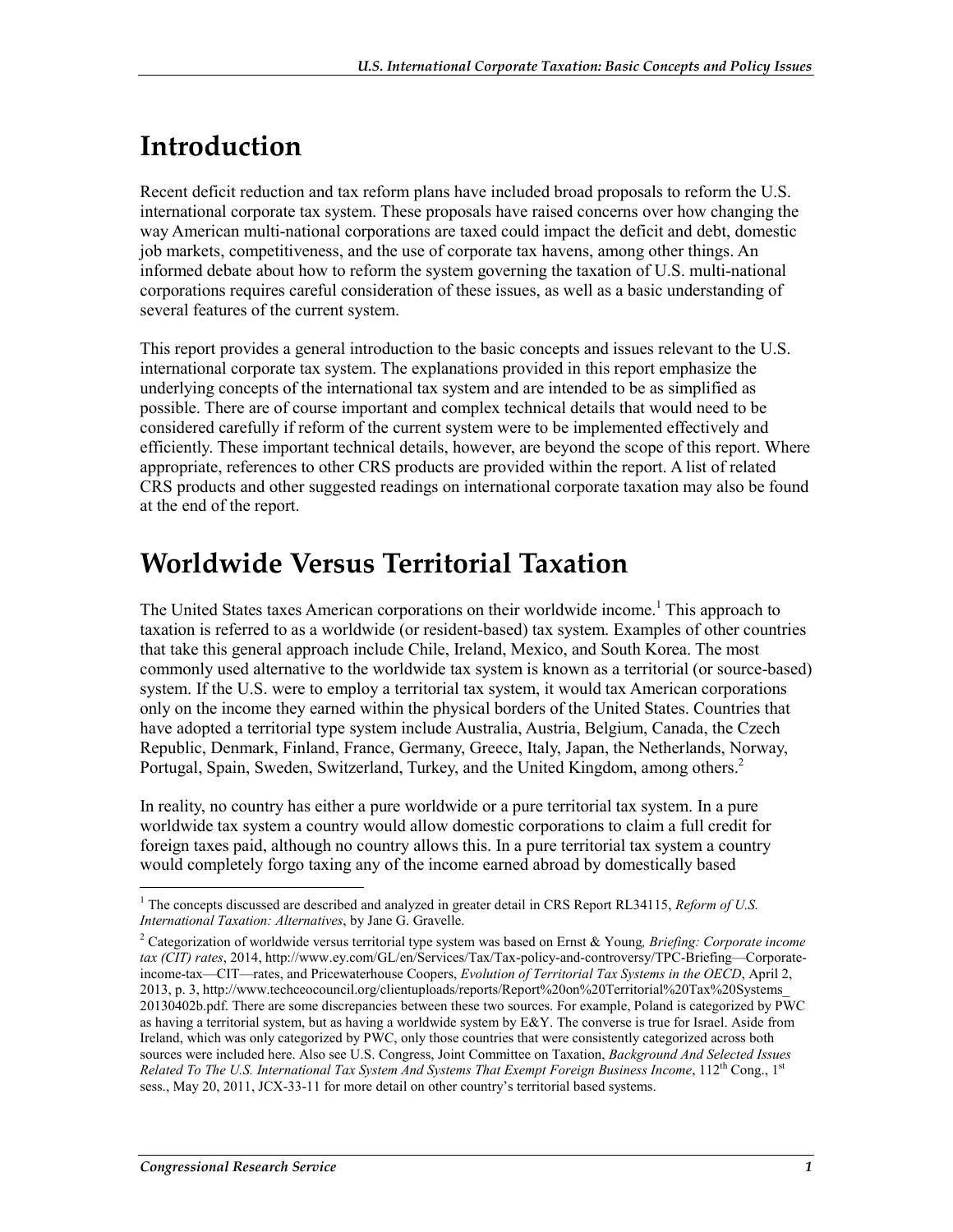corporations; however, every country taxes some amount of corporate income earned abroad. Pure forms of either system would likely limit the ability to address abusive tax evasion practices and would result in other countries changing their tax systems for their own benefit.<sup>3</sup> Thus, in practice the distinction between having a "worldwide" or "territorial" tax system is generally one of degree.

Still, the pure-form systems each have an important property that serves as a point of departure in the international tax reform debate. A pure worldwide tax system exhibits what is known as "capital export neutrality," which states that taxes should be irrelevant to a corporation's decisions to invest at home or overseas (i.e., export capital). Wherever a corporation locates their investment (production facility, manufacturing plant, etc.), they face the same tax on the resulting income. In theory, this should lead corporations to allocate their capital to its most productive use in the *world* economy. In addition, global economic output (income) will be maximized if all other countries use a worldwide system since foreign corporations will similarly allocate their capital to its most productive use in the world economy.

A pure territorial system exhibits what is known as "competitive neutrality," also known as "capital import neutrality." With a pure territorial system, corporations making overseas investments face the same tax rates as foreign competitors in foreign markets. This, in theory, should remove any tax-based competitive disadvantage of corporations in foreign markets. For example, consider an American car maker and a Japanese car maker, both with production facilities in Japan. With a territorial system, the two car makers would both pay the same in total taxes on the income earned in Japan. The American and Japanese car makers would be competitively neutral with respect to taxes as a result. This system is not neutral in an economic sense, however, because it causes more investment in low-tax countries than would occur without taxes.

A third concept of "neutrality" that is often referenced in the worldwide versus territorial debate is known as "national neutrality." National neutrality corresponds to a worldwide tax system with a deduction for foreign taxes paid instead of a full tax credit. Allowing a deduction instead of a credit decreases the after-tax return to investing abroad relative to investing at home and results in more domestic investment and corporate income than with a pure worldwide system. Additionally, a deduction is less costly to the government than a credit, so government tax revenues are higher. As a result, total national income is maximized assuming foreign countries do not change their tax rules in response.

## **Deferral, Subpart F Income, and Active Financing**

While the U.S. has a worldwide-based tax system, current law allows American corporations with foreign subsidiaries to defer paying taxes on income earned abroad until that income is repatriated (returned) to the United States.<sup>4</sup> This represents a benefit to American corporations, which, all else equal, prefer to pay taxes later rather than sooner. In the extreme, deferral could allow an American corporation to completely avoid U.S. taxation if they never repatriate their overseas

<sup>1</sup> <sup>3</sup> There is an important legal distinction between tax avoidance and tax evasion. Tax avoidance refers to the use of all legal tax practices to lower ones tax liability. Tax evasion refers to illegal tax practices to lower ones tax liability.

<sup>&</sup>lt;sup>4</sup> Repatriation is technically accomplished via a dividend payment from a foreign subsidiary to its American parent corporation.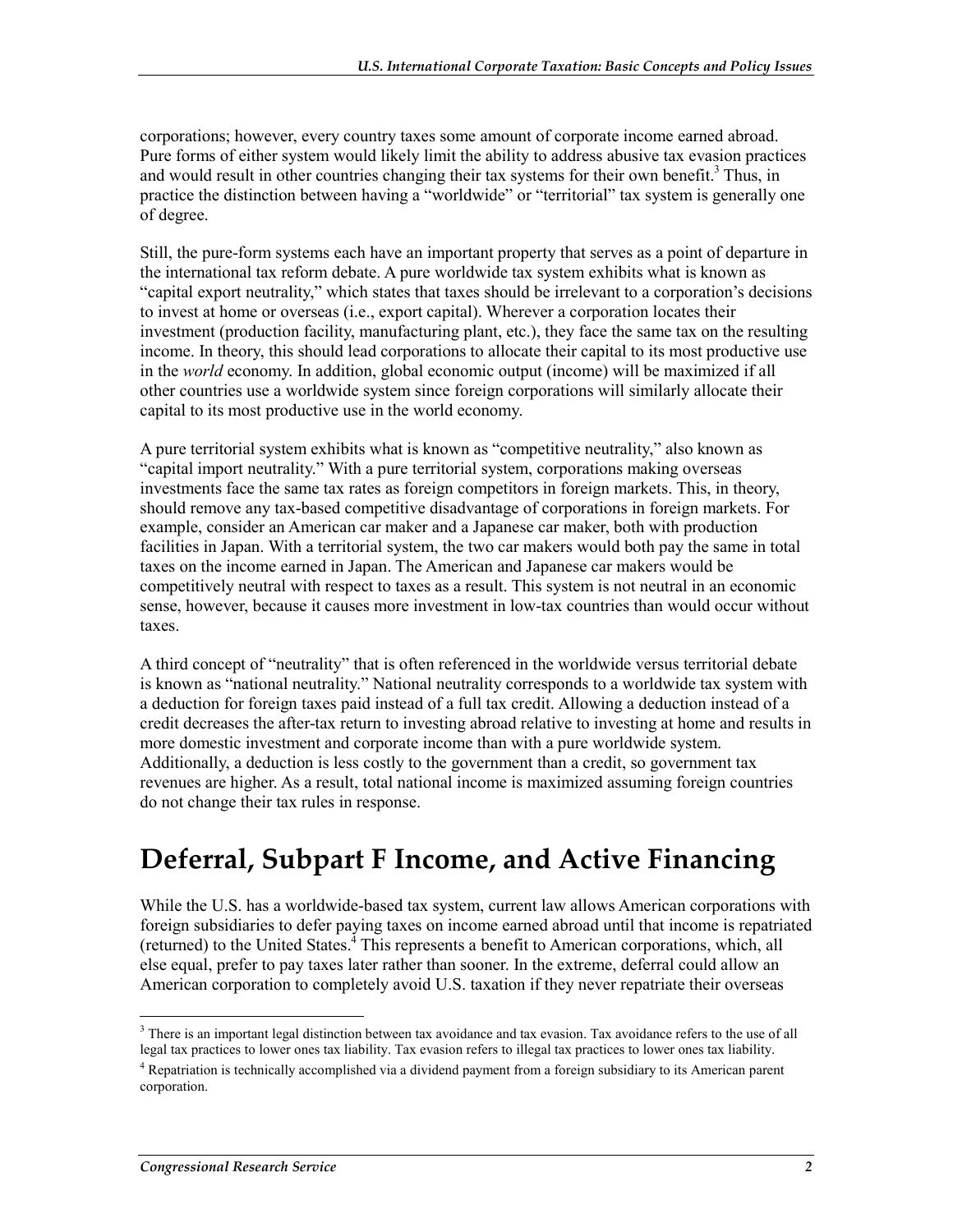income. The income earned by foreign branches of American corporations, however, is not deferrable. $5$ 

A particular type of income which does not qualify for deferral is "subpart F income." Named for the location in the Internal Revenue Code where its tax treatment is defined, subpart F income generally includes passive types of income such as interest, dividends, annuities, rents, and royalties.<sup>6</sup> The highly fungible nature of subpart F income is such that corporations can use overseas subsidiaries to transfer taxable income from high-tax countries to low-tax countries with the ultimate goal of reducing their U.S. income tax liability. To prevent this, corporations must pay taxes on subpart F income in the year it is generated, regardless of whether it is actually repatriated to the United States.<sup>7</sup>

An important exception to the subpart F income tax rules exists for "active financing income." The active financing exception relates to the income earned by American corporations that operate banking, financing, and insurance lines of business abroad. Although some of the income derived from these lines of business (e.g., interest, dividends, and annuities) could be labeled as passive, they are excepted from subpart F if the income was generated as a result of active business operations. On the one hand, there is the argument that there are real economic rationale for keeping this income abroad and that transactions involving active financing income are not necessarily for tax avoidance purposes. On the other hand, it could be argued that passive income is passive income, regardless of the underlying line of business. Nonetheless, active financing income qualifies for deferral and is only taxed when it is repatriated to the United States.

## **The Foreign Tax Credit**

When American corporations repatriate income from subsidiaries operating abroad, that income may have already been taxed by a foreign country. If it has, corporations are generally allowed to claim a dollar-for-dollar tax credit (up to a limit) for foreign taxes paid. The credit, formally known as the foreign tax credit, is intended to alleviate the double taxation of corporate income.<sup>8</sup> The credit is generally limited to the amount of taxes a corporation would pay in the credit's absence, which is effectively just the U.S. corporate tax rate multiplied by the amount of income earned abroad. In other words, an American corporation may claim the foreign tax credit up to the point that the credit reduces its U.S. tax on foreign-earned income to zero, but no further. Additionally, a separate credit must be calculated for two types of income "baskets"—passive and non-passive income.

As long as the U.S. corporate tax rate is higher than the foreign county's rate, the foreign tax credit should—in principle—result in the corporation owing the same amount in total taxes (U.S.

 $<sup>5</sup>$  A foreign subsidiary is a legal entity separate from its parent company, while a foreign branch is an extension of a</sup> domestic company.

<sup>&</sup>lt;sup>6</sup> Specifically, the tax treatment of subpart F income may be found in Sections 951 to 956 of the IRC.

 $^7$  A rule called "check-the-box" has undermined subpart F provisions by allowing foreign subsidiaries to make transactions between themselves, such as loans and royalty payments, which are not recognized as taxable transactions by law. With check-the-box a corporation can set up a foreign subsidiary that owns another a foreign subsidiary. The company then "checks a box" on an IRS form choosing to have the lower level subsidiary treated as a disregarded (fiscally transparent) company for tax purposes. Transactions between the two subsidiaries are then treated as if they are occurring within the same company, avoiding the subpart F anti-deferral rules.

<sup>&</sup>lt;sup>8</sup> Sections 901 to 909 of the IRC define the foreign tax credit rules.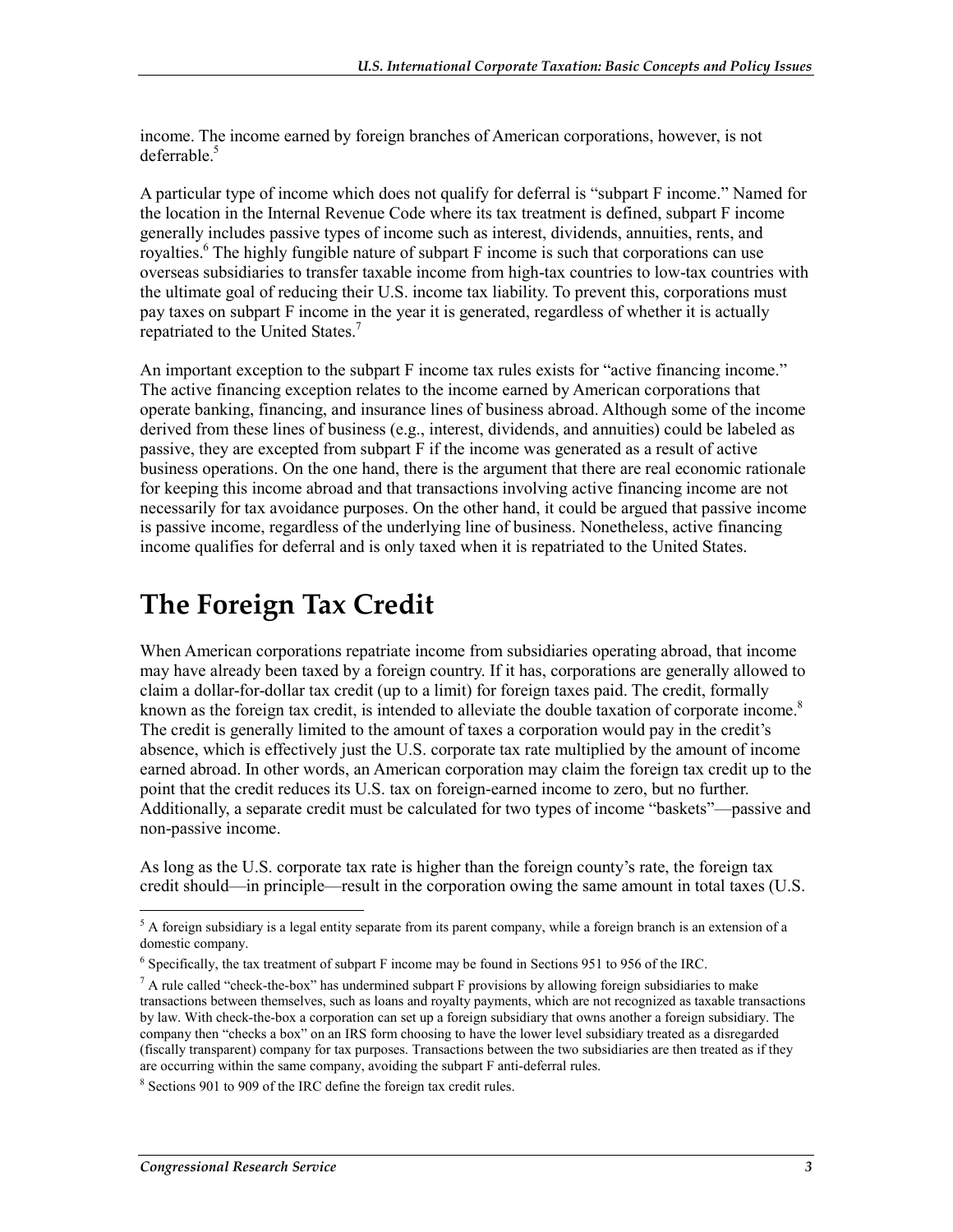plus foreign) as it would if it earned the income in the Unites States. When the foreign tax rate is higher than the U.S. tax rate, a corporation will end up paying total world taxes (U.S. plus foreign) at the higher foreign rate. Additionally, in such a circumstance the corporation could end up with "excess" foreign credits because of the limits that restrict the credit from reducing U.S. taxes owed below zero.

An example may help in understanding the mechanics of the foreign tax credit. Consider an American corporation that pays taxes in the U.S. at the top corporate rate of 35%, and that has a subsidiary located in a country with a 25% tax rate. If the corporation earned \$100 of income abroad, it would pay \$25 in foreign taxes. When the corporation repatriates this income it would initially owe \$35 in U.S. taxes. Before actually paying this tax, however, the corporation could claim a foreign tax credit of \$25, reducing its U.S. tax liability from \$35 to \$10. Notice that this corporation pays a total of \$35 in taxes worldwide, corresponding to a 35% world tax rate on foreign earned income.

The example above assumes that the foreign tax rate is lower than the U.S. tax rate, which need not be the case. Consider the case were the foreign tax rate is 45% instead of 25%. The corporation would pay \$45 in foreign taxes on the \$100 of income earned abroad. When the corporation repatriates this income it would still initially owe the U.S. \$35 in taxes. This time, however, the corporation's available \$45 in foreign tax credits exceeds its U.S. taxes owed. As a result, the corporation could use its \$45 in foreign tax credit to reduce its \$35 U.S. tax liability to zero, leaving it with \$10 in "excess" credits. Notice that this corporation pays a total of \$45 in taxes worldwide, corresponding to a 45% world tax rate on foreign earned income. The next section discusses how firms can use excess credits from one country to offset earnings from another country.

# **Cross-Crediting**

Cross-crediting refers to American corporations applying excess foreign tax credits generated in a high-tax country to U.S. tax owed on income generated in a low-tax country. This is possible because deferral allows corporations to selectively decide when to repatriate income and therefore when to use excess credits. By choosing to repatriate income from low-tax countries when excess foreign tax credits exist, corporations can lower the amount of U.S. tax they would otherwise have to pay. In essence, this practice allows corporations to use tax credits related to one source of income (from high-tax countries) to offset taxes on unrelated income (from low-tax countries). This could be argued to go against the relief of double taxation objective of the foreign tax credit. Corporations, however, are not allowed

|                             | Low-Tax<br><b>Subsidiary</b> | High-Tax<br><b>Subsidiary</b> |
|-----------------------------|------------------------------|-------------------------------|
| Earnings:                   | \$100                        | \$100                         |
| Foreign<br>taxes paid:      | \$10                         | \$45                          |
| U.S. taxes<br>owed:         | \$35                         | \$35                          |
| U.S. taxes<br>after credit: | \$25\$                       | -\$10                         |
| U.S. taxes<br>paid:         | \$15                         |                               |

to use excess credits associated with passive income to offset taxes on active income, or vice versa.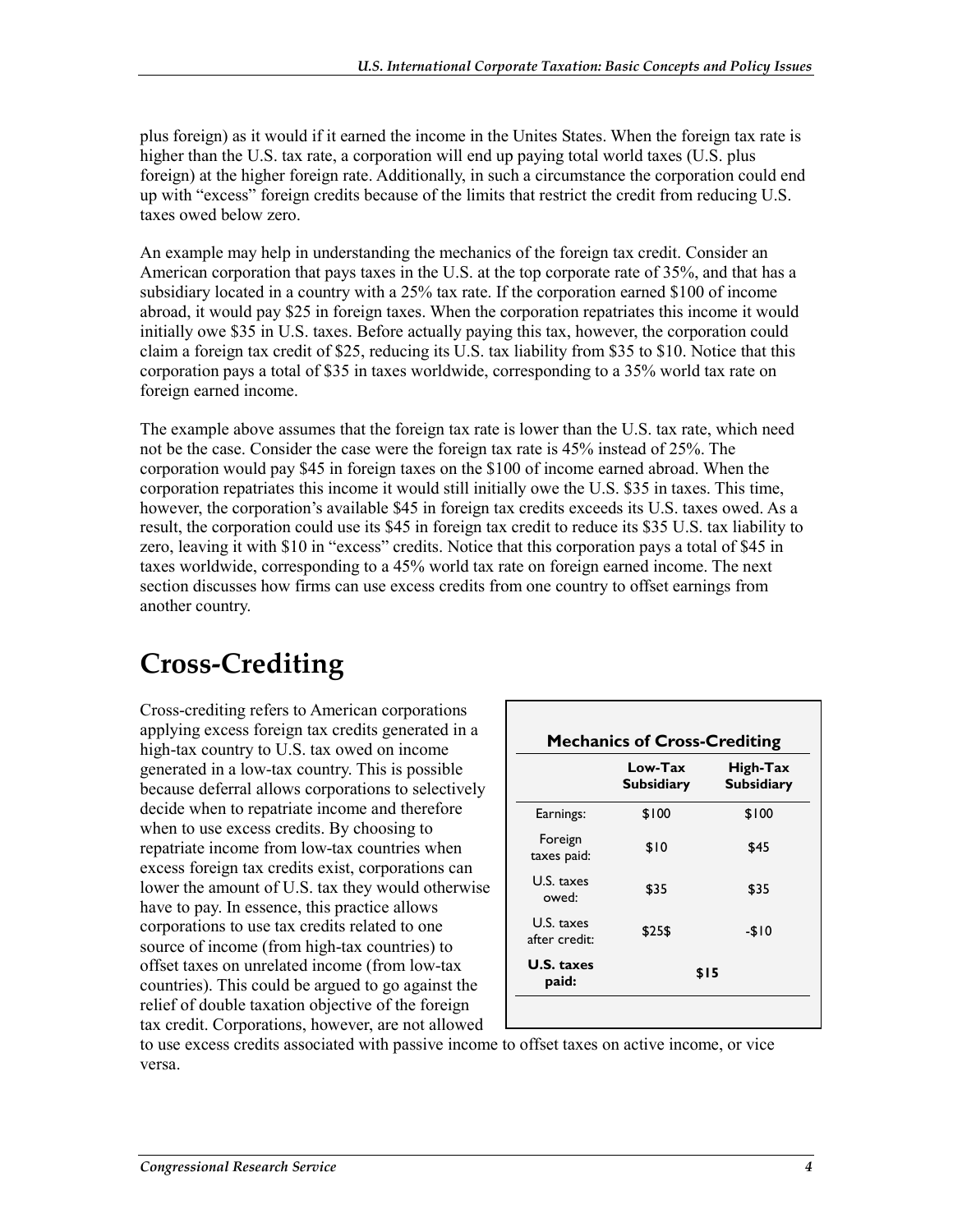To understand the basic mechanics of cross-crediting consider another example. Suppose an American corporation has two foreign subsidiaries, each earning \$100. One subsidiary is located in a low-tax country and pays \$10 in foreign taxes (10% tax rate), and the other is located in a high-tax country and pays \$45 in foreign taxes (45% tax rate). When the corporation repatriates the foreign-earned income of its subsidiaries it will initially owe \$35 in U.S. taxes for each one (35% tax rate). The corporation can apply the high-tax country subsidiary's \$45 foreign tax credit to that subsidiary's \$35 U.S. tax liability, leaving it with \$10 in excess credits. The corporation can then apply the low-tax country subsidiary's \$10 foreign tax credit to that subsidiary's \$35 U.S. tax liability, leaving it with \$25 in U.S. taxes still due. Finally, the corporation can crosscredit the \$10 in excess credits from the high-tax subsidiary and reduce the low-tax subsidiary's final U.S. tax liability from \$25 to \$15. The result is the corporation pays less in U.S. taxes than if cross-crediting were prohibited.

# **Profit Shifting**

Profit shifting generally refers to corporations artificially moving taxable income from high-tax countries to low-tax countries as part of a tax reduction strategy. A popular method used to accomplish this is debt shifting. By financing operations in high-tax countries with debt and financing operations in low-tax countries with equity (e.g., stock), corporations are able to deduct interest in countries where the deduction is most valuable and have income taxed in countries with the lowest rates. At the same time, the overall capital structure of the corporation (its mix of debt and equity) may remain the same indicating the financing strategy was tax motivated. Debt shifting can also involve the use of intercompany loans made between different parts of the company located in high-tax and low-tax countries. The ultimate goal is to claim interest deductions in high-tax countries and pay income in low-tax countries.<sup>9</sup> What are known as "thin" capitalization rules have been enacted in the U.S. and abroad to limit this strategy, but it continues to be utilized.

Another popular method used to shift profits involves intracompany transfers of intangible assets and intellectual property such as patents, copyrights, trademarks, trade secrets, etc. For example, an American corporation may form a subsidiary in a low-tax country and then sell the rights to use an intangible asset to it. A subsidiary of the same American corporation, but located in a hightax jurisdiction, may then lease the right to use the intangible asset from the low-tax subsidiary. In exchange, the high-tax subsidiary would pay the low-tax subsidiary a royalty payment, perhaps at a markup. The royalty payment would reduce the taxable income of the high-tax subsidiary and simultaneously shift profits to the low-tax subsidiary.

A third strategy favored by corporations to shift profits involves charging prices that do not reflect market, or "arm's length," prices for goods transferred between subsidiaries. For example, a subsidiary in a low-tax country could overcharge a subsidiary in a high-tax country for a particular product. This would allow the high-tax subsidiary to claim a higher than normal deduction for the payments to the low-tax subsidiary, while also allowing the low-tax subsidiary to realize the payments as income. The U.S. and other countries have established what are known as transfer pricing rules that are intended to insure that transactions between related subsidiaries

 9 For a more detailed deduction of profit shifting and tax havens, see CRS Report R40623, *Tax Havens: International Tax Avoidance and Evasion*, by Jane G. Gravelle.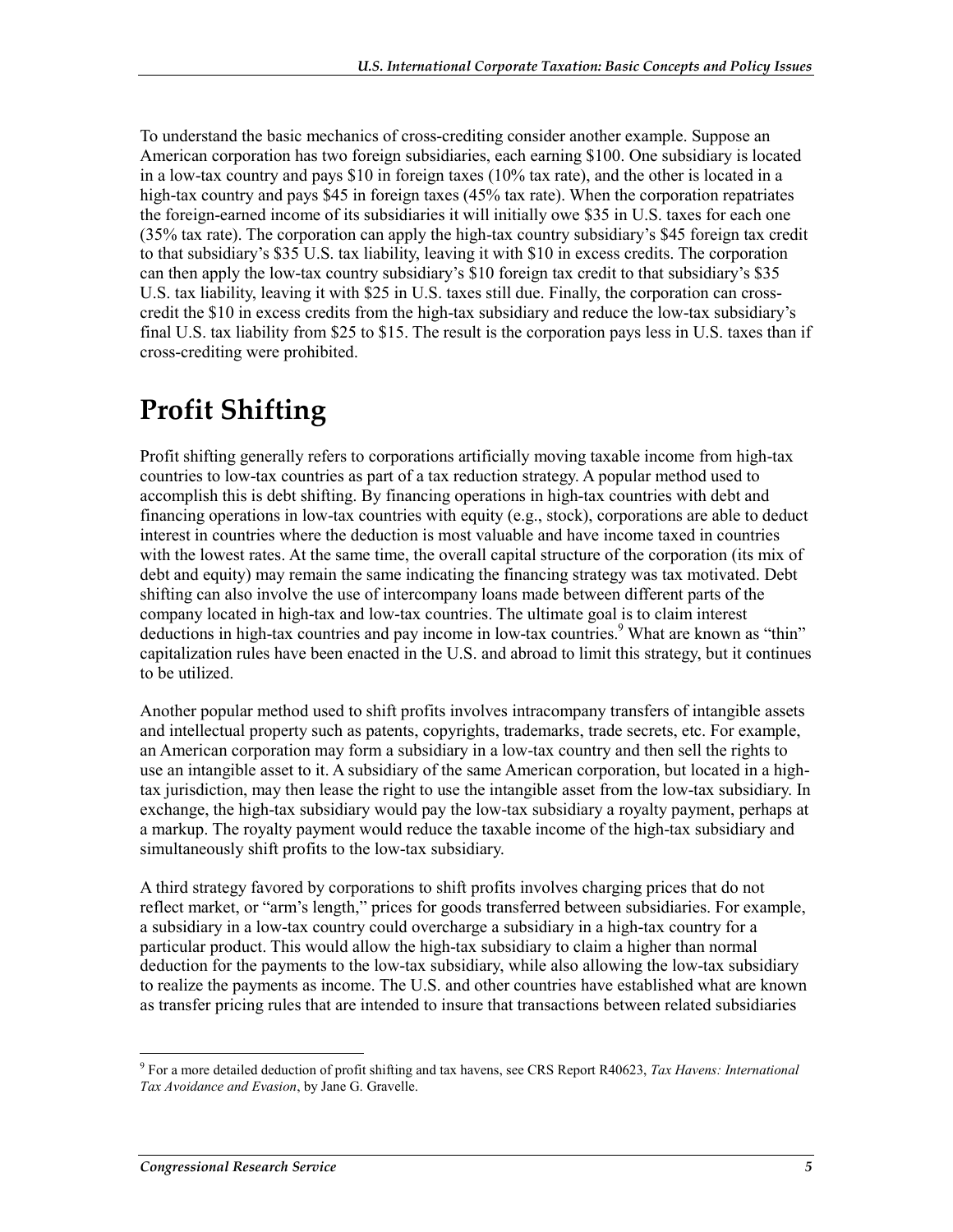occur at market prices. Difficulty arises, however, when no clear market price exists, for example, with something such as intangible property.

Often times multiple tax planning strategies, such as the ones described above, are used in conjunction to minimize taxes. Several layers of subsidiaries operating in multiple countries may also be involved. Additionally, instead of these transactions occurring just between subsidiaries, they may occur between the U.S. parent corporation and a foreign subsidiary. The explanations provided here are for simplicity and it should be noted that analyzing and understanding the specific tax strategy used by a particular company can be extremely complex.<sup>10</sup>

#### **Base Erosion and Profit Shifting (BEPS) Action Plan**

Growing concern at home and abroad over the methods used by multinational corporations—both U.S. and foreign—to avoid or delay paying taxes has led to calls for a coordinated effort to reduce profit shifting. As a result, the Organisation for Economic Co-operation and Development (OECD) has initiated development of an Action Plan on Base Erosion and Profit Shifting (BEPS) at the request of the G20 Finance Ministers.

The goal of the BEPS project is to develop 15 detailed actions governments can take to reduce tax avoidance by multinational corporations (as well as individuals) worldwide. The Action Plan is scheduled to be completed in three phases: September 2014, September 2015, and December 2015. Some of the actions will require coordination and information sharing between governments, and potentially the amendment of existing tax treaties. As a result, the Action Plan relies heavily on the participation of all major economies. A number of G20 countries that are not part of the OECD (Argentina, Brazil, China, India, Indonesia, Russia, Saudi Arabia, and South Africa) participated in the meetings that led to the eventual adoption of the Action Plan by all G20 finance ministers.

The OECD has been careful to stress that many of the strategies used by multinational corporations are likely legal. One reason corporations can move profits from high-tax to low-tax countries is the antiquated designs of international tax regimes. Current tax systems were not designed to handle highly mobile intellectual property and intangible assets. Patents, trademarks, and algorithms can be easily moved from one country to another with little or no change in real economic activity, taking with them the income they generate. Additionally, differences and lack of coordination between nations' tax systems can provide opportunities for companies to engage in tax minimization strategies. Lastly, there are various items in countries' tax codes and regulations that provide preferential tax treatment to certain income earned abroad, or that provide the opportunity for legal maneuvering. Some of these items were the result of intentional policy choices, others were not.

 $10$  For a specific example, see Edward D. Kleinbard, "Through a Latte Darkly: Starbuck's Stateless Income Planning," *Tax Notes*, June 24, 2013, pp. 1515-1535.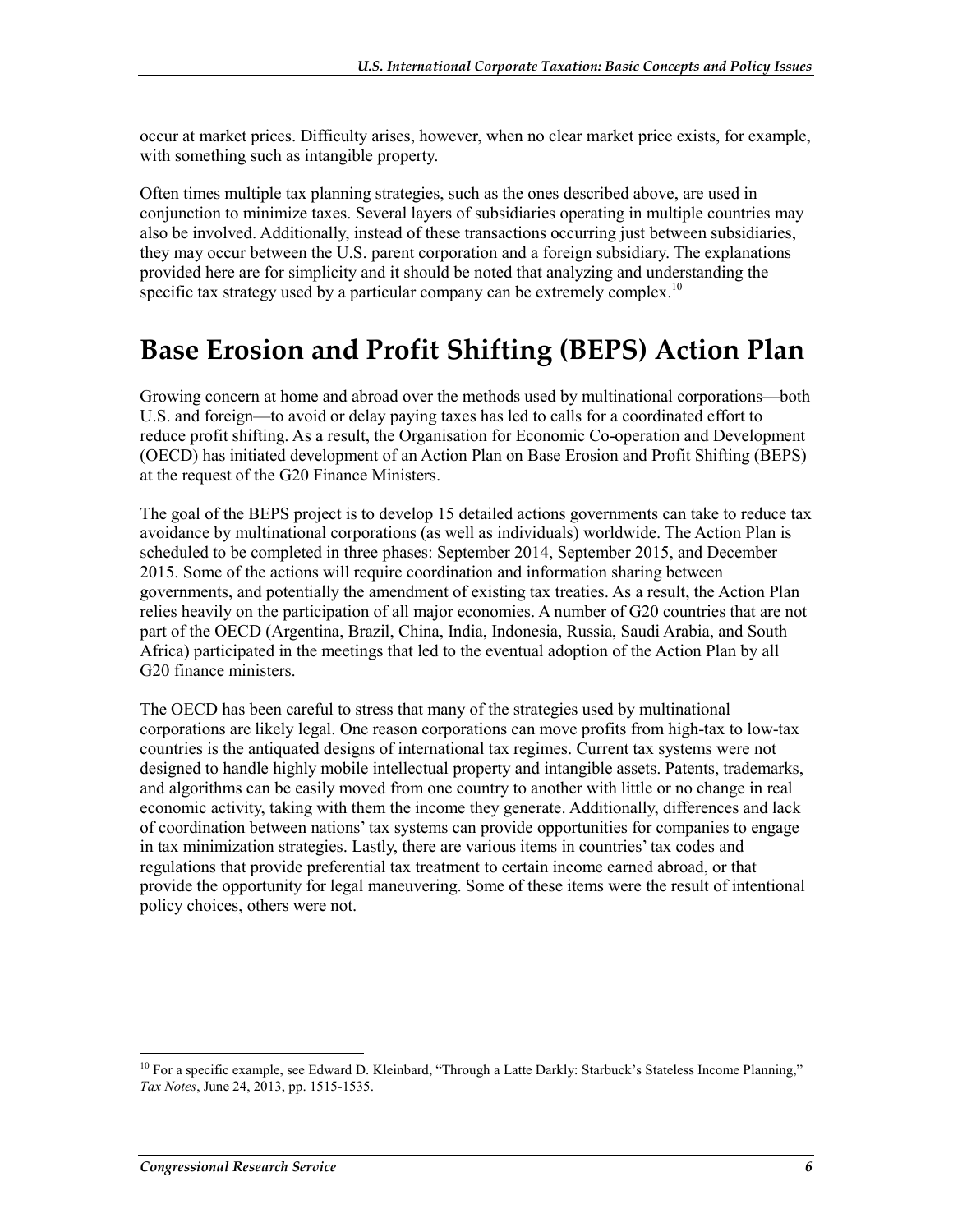# **Making Tax Rate Comparisons**

One of the main focal points in the debate over corporate tax reform is whether the top U.S. federal corporate tax rate of  $35\%$  is too high relative to the rest of the world.<sup>11</sup> This often referenced rate is the top *statutory* federal tax rate, defined as the legally imposed rate on taxable income. In many countries, including the U.S., non-federal governments (e.g., states) also levy a corporate income tax, which increases the total statutory rate corporations face. Regardless, because of a number of tax subsidies (deductions, credits, exemptions, etc.) in the corporate tax system, corporations' *effective* (or actual) tax rate is typically less than the statutory rate. The U.S. is not alone in having effective rates that differ from statutory rates. It is therefore more appropriate to look at total effective tax rates when comparing the U.S. to the rest of the world.<sup>12</sup>

It is also important to keep in mind that effective rates can vary substantially among U.S. corporations and across corporations in the same industry, complicating a general U.S. to rest-ofthe-world comparison. For example, some corporations rely more on debt financing, which is tax preferred to equity financing, reducing their effective tax rate. Some corporations and industries rely more on machines and facilities that can be depreciated ("written-off") more quickly than assets in others industries, which again leads to differing effective tax rates. Other corporations and industries have more extensive overseas operations, which affects their effective U.S. tax rate. In the end, an American corporation or an entire domestic industry could face higher or lower (or the same) effective tax rate as a foreign competitor—there is no one single effective tax rate that applies to all American corporations.

Finally, when making comparisons between U.S. and worldwide tax rates it is important to indicate whether tax rates are simple (unweighted) averages or whether they are adjusted (weighted) to account for the size of the economies being compared. If the U.S. tax rate is compared to world tax rates that are not weighted, then a small economy, such as Iceland, can have the same effect on the average international rate as a large economy, such as Germany or Japan. It is therefore more appropriate to compare the U.S. tax rate to an weighted average of international tax rates. Typically, each country's tax rate is weighted by its gross domestic product (GDP) when computing the average.

## **CompetitionVersus Trade**

A common argument that is made for lowering corporate tax rates or moving to a territorial tax system is that doing so will allow the U.S. to remain competitive in the global economy. It is important, however, to distinguish between competition and trade. American companies compete against each other and foreign counterparts for customers, market share, investors and the like. If one company does better, it is at the expense of the others in the industry. Thus, competition implies a contest, with winners and losers. In contrast, countries do not compete against each other, they trade with each other. When countries specialize in what they have a comparative

<sup>1</sup> <sup>11</sup> For information on comparing corporate tax rates across countries, see CRS Report R41743, *International Corporate Tax Rate Comparisons and Policy Implications*, by Jane G. Gravelle.

<sup>&</sup>lt;sup>12</sup> Technically, the "marginal effective tax rate" is the appropriate measure to look at. The marginal rate is the effective tax on a prospective investment. For more information see, CRS Report R41743, *International Corporate Tax Rate Comparisons and Policy Implications*, by Jane G. Gravelle.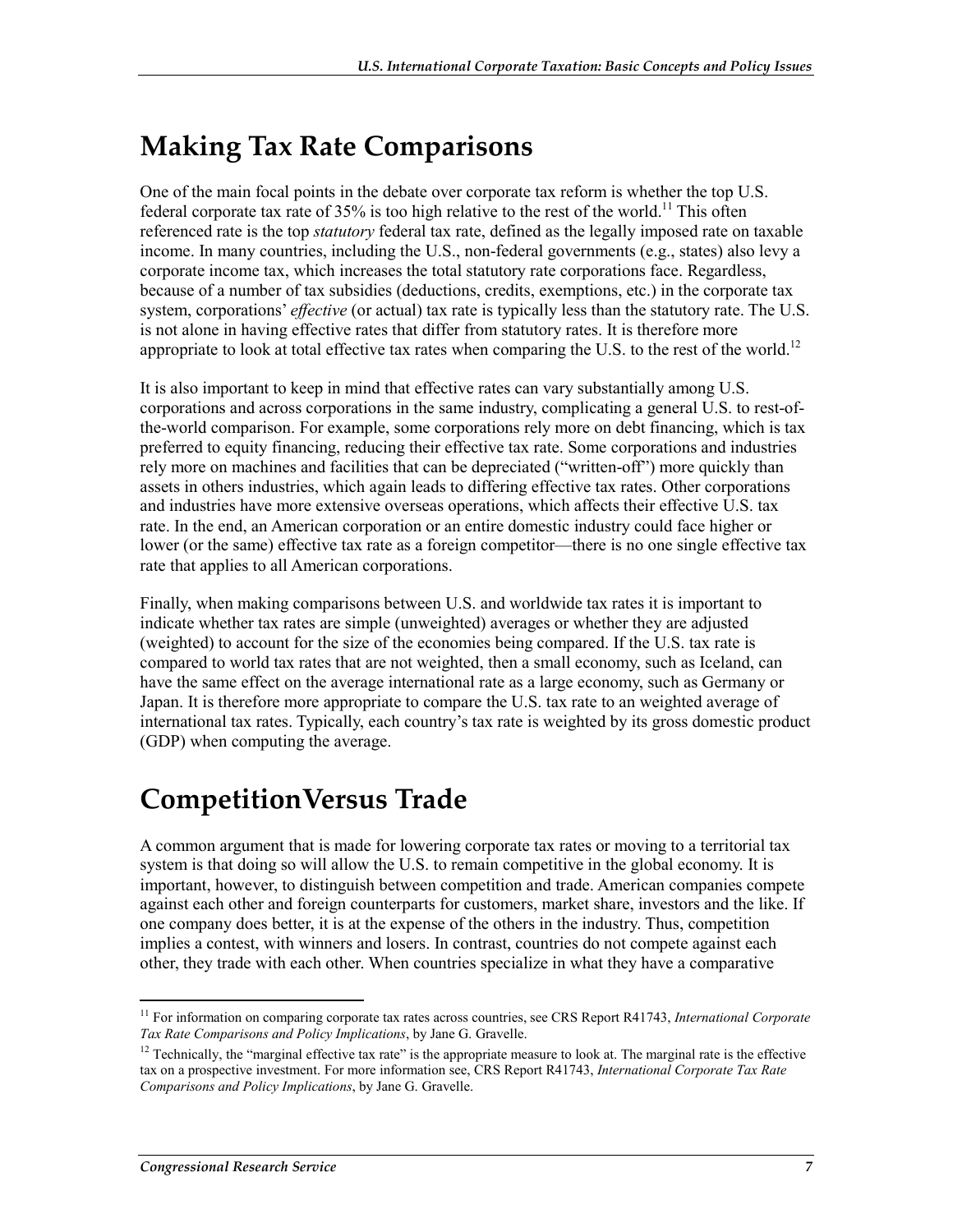advantage at producing and trade for what they have a comparative disadvantage at producing they are able to produce more together than in isolation. Greater production leads to more product variety, lower consumer prices, and greater average incomes.<sup>13</sup>

Although economists generally believe that trade leads to greater overall income, it is also recognized that particular groups may be hurt in the short-term as the economy shifts its specialization focus. There are a range of policy options available to Congress to assist those displaced by trade including subsidies to assist affected industries, unemployment insurance, and retraining programs, among others. The relevant issue when contemplating potential policy options is how to effectively target assistance to those hurt by trade while not preventing the recognition of the widespread benefits of trade.

#### **Summary and Related Readings**

This report has provided an introduction to the U.S. international tax system. Understanding this basic foundation should help policymakers better understand and begin to evaluate many of the nuanced international tax issues. Going forward, questions to consider may include the following: Does the system need to be reformed in order for U.S. corporations to remain competitive? How far can the U.S. lower rates without negatively impacting the deficit? Are there any unintended consequences policymakers should be aware of when debating corporate tax reform?

Lastly, below is a list of other resources on the U.S. international tax system:

- CRS Report RL34115, *Reform of U.S. International Taxation: Alternatives*, by Jane G. Gravelle
- CRS Report R42927, *An Analysis of Where American Companies Report Profits: Indications of Profit Shifting*, by Mark P. Keightley
- CRS Report R40623, *Tax Havens: International Tax Avoidance and Evasion*, by Jane G. Gravelle
- CRS Report R41743, *International Corporate Tax Rate Comparisons and Policy Implications*, by Jane G. Gravelle
- CRS Report R40178, *Tax Cuts on Repatriation Earnings as Economic Stimulus: An Economic Analysis*, by Donald J. Marples and Jane G. Gravelle
- CRS Report RL34229, *Corporate Tax Reform: Issues for Congress*, by Jane G. Gravelle
- CRS Report R43060, *Tax Reform in the 113th Congress: An Overview of Proposals*, by Molly F. Sherlock
- CRS Report R42726, *The Corporate Income Tax System: Overview and Options for Reform*, by Mark P. Keightley and Molly F. Sherlock

<sup>13</sup> British economist David Ricardo first formalized the idea of comparative advantage in his 1817 book titled *On the Principles of Political Economy and Taxation*.